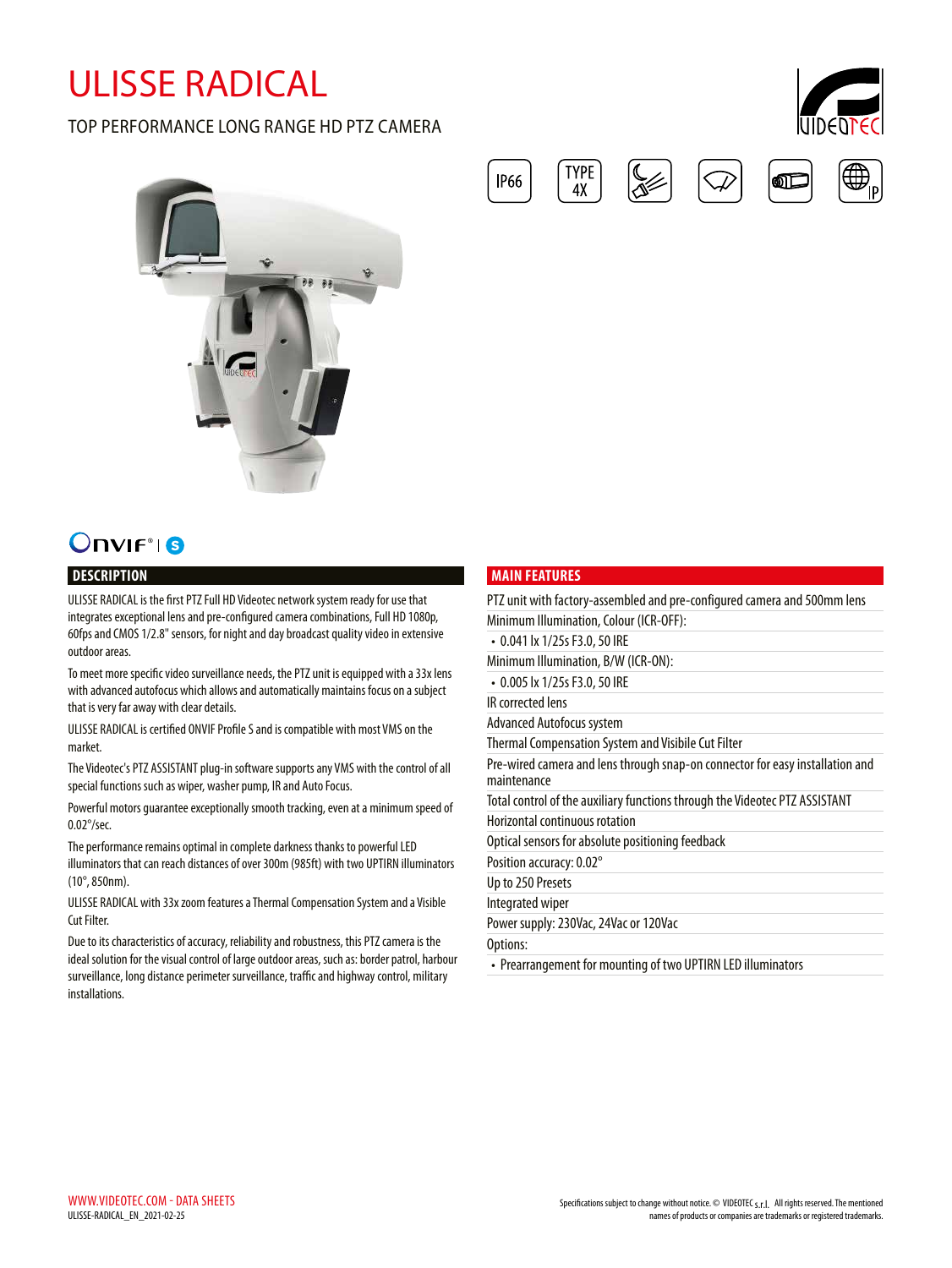#### **TECHNICAL DATA**

#### **GENERAL**

| Top mount (OTT)                                   |  |
|---------------------------------------------------|--|
| Transmission through toothed belt                 |  |
| Slip-ring                                         |  |
| Electronic limit switches                         |  |
| Zero backlash                                     |  |
| Optical sensors for absolute positioning feedback |  |
| Integrated wiper                                  |  |
| Pre-installed camera and lens                     |  |

#### **MECHANICAL**

| Constructed from aluminium and tecnopolymer                  |
|--------------------------------------------------------------|
| Epoxypolyester powder painting, RAL9002 colour               |
| Horizontal rotation: 360°, continuous rotation               |
| Zoom 33x:                                                    |
| • Vertical rotation: from -20 $^{\circ}$ up to $+45^{\circ}$ |
| • Horizontal speed (variable): from 0.02°/s up to 20°/s      |
| • Tilt speed (variable): from 0.02°/s up to 20°/s            |
| Accuracy of preset positions: 0.02°                          |
| Cable glands: 3xM16                                          |
| Unit weight: 30kg (66lb)                                     |
|                                                              |
|                                                              |

#### **ELECTRICAL**

Supply voltage/Current consumption:

- 230Vac, 0.4A, 50/60Hz
- 120Vac, 0.8A, 50/60Hz
- 24Vac, 4A (8A with LED illuminators), 50/60Hz

Power consumption (illuminators off):

- 24W, P&T static (stand-by), heating switched off
- 100W, P&T in motion, heating switched on

Power consumption (illuminators on):

- 150W, P&T in motion, heating switched on, illuminators to minimum power
- 190W, P&T in motion, heating switched on, illuminators to maximum power

4 self-powered alarm inputs

2 dry contacts: 30Vdc max or 30Vac, @ 1A

#### **NETWORK**

Connector: RJ45, 10BASE-T/100BASE-T

Protocol: ONVIF, Profile S (TCP/IPv4, UDP/IPv4, HTTP, NTP, DHCP, WS-DISCOVERY, QoS, RTSP, RTCP, RTP)

## **VIDEO**

Compression: H.264/AVC, JPEG Multiple video stream capability: up to 3 independent streams and up to 20 simultaneous clients Resolution: 1920x1080, 1280x720, 1024x576, 720x576, 720x480, 704x576, 640x480, 640x360, 352x288, 320x184 Range of Bitrate setting: 64 kbps to 32 Mbps Selectable frame rate from 1 to 60 images per second (fps) **CAMERAS** Day/Night Full HD, 60fps, sensor CMOS 1/2.8" Effective Pixels: 2 Megapixel Minimum Illumination, colour (ICR-OFF): • 0.041 lx 1/25s F3.0, 50 IRE Minimum Illumination, B/W (ICR-ON): • 0.005 lx 1/25s F3.0, 50 IRE Zoom 33x: • Horizontal Viewing Angle: from 20.51° (wide end) up to 0.65° (tele end) • Vertical Viewing Angle: from 11.58° (wide end) up to 0.36° (tele end) S/N Ratio: over 55 dB HDR mode: 110 dB WDR (Measured according to IEC 62676 Part 5) Adjustable picture settings: Contrast, saturation, Brightness White balance: from 2500K up to 10000K, 4 automatic modes (base, standard, sodium lamp, dominant colour), Manual mode and Hold mode ALC level: Adjustable Saturation: Adjustable from peak to average Shutter: Automatic Electronic Shutter (AES, Automatic Electronic Shutter); Fixed shutter

(from 1/25 [30] up to 1/15000)selectable; Default shutter

Day/Night: Auto (adjustable switch points), colour, monochrome

#### Sharpness: Sharpness enhancement level selectable

Backlight compensation: On/Off/Intelligent Auto Exposure (IAE)

Contrast optimisation: On/Off

Disturbance reduction: Intelligent Dynamic Noise Reduction with separate temporal and spacial adjustments

Intelligent Defog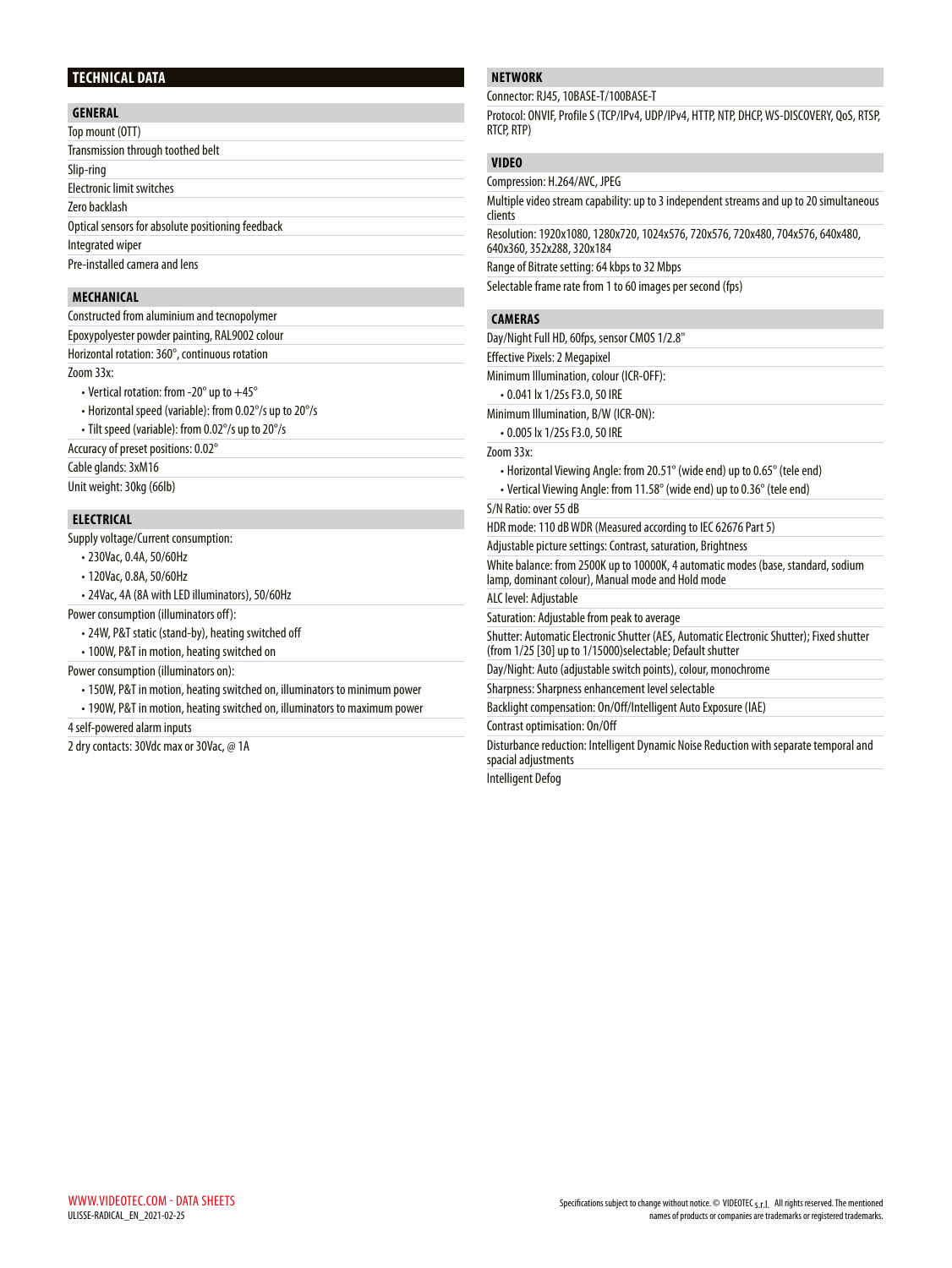#### **LENSES**

Zoom 33x, 15.2-500mm (0.6-19.7in), F3.0 (Thermal compensation system and Visible Cut Filter)

#### **ENVIRONMENT**

For indoors and outdoors installation

Operating temperature

- Continuous working: from -40°C (-40°F) up to +60°C (140°F)
- Non continuous working (absolute maximum temperature for short periods): +65°C (149°F)
- Cold start (33x lenses): -30°C (-22°F )

Surge immunity: up to 2kV line to line, up to 4kV line to earth (Class 4)

Relative humidity: from 10% up to 95% (no condensation)

#### **CERTIFICATIONS**

Electrical safety (CE): EN60950-1, IEC60950-1, EN62368-1, IEC62368-1 Electromagnetic compatibility (CE): EN50130-4, EN61000-6-4, EN55022 (Class A), FCC Part 15 (Class A) Outdoor installation (CE): EN60950-22, IEC60950-22 Photobiological safety (CE): EN62471 (LED illuminators) IP protection degree: EN60529, IP66 Salty fog resistance: EN50130-5, EN60068-2-52 EAC certification NDAA-compliant **ACCESSORIES** UPTIRN108A00 LED illuminator for ULISSE, 10°, 850nm, 24Vac - 12/24Vdc UPTIRN308A00 LED illuminator for ULISSE, 30°, 850nm, 24Vac - 12/24Vdc UPTIRN608A00 LED illuminator for ULISSE, 60°, 850nm, 24Vac - 12/24Vdc UPTIRN109A00 LED illuminator for ULISSE, 10°, 940nm, 24Vac - 12/24Vdc

| UPTIRN309A00 | LED illuminator for ULISSE, 30°, 940nm, 24Vac - 12/24Vdc       |
|--------------|----------------------------------------------------------------|
| UPTIRN10WA00 | LED illuminator for ULISSE, 10°, white light, 24Vac - 12/24Vdc |
| UPTIRN30WA00 | LED illuminator for ULISSE, 30°, white light, 24Vac - 12/24Vdc |
| UPTIRN60WA00 | LED illuminator for ULISSE, 60°, white light, 24Vac - 12/24Vdc |

| UPTIRPS230N                  | hox                       | External power supply for ULISSE series, IN 230Vac, in weatherproof                                                                                                                          |                      |  |  |  |  |  |
|------------------------------|---------------------------|----------------------------------------------------------------------------------------------------------------------------------------------------------------------------------------------|----------------------|--|--|--|--|--|
| UPTIRPS100N                  | hox                       | External power supply for ULISSE series, IN 100Vac, in weatherproof                                                                                                                          |                      |  |  |  |  |  |
| UPTIRPS120UL                 | box                       | External power supply for ULISSE series, IN 120Vac, in weatherproof                                                                                                                          |                      |  |  |  |  |  |
| <b>UPTJBUL</b>               | norm)                     | Junction weatherproof box for cables connexion (according UL                                                                                                                                 |                      |  |  |  |  |  |
| WASPT0V5L5M00                | 230Vac-24Vac-120Vac       | Water tank 51 (1.3gal), pump with delivery up to 5m (16ft), IN                                                                                                                               |                      |  |  |  |  |  |
| WASPT0V23L5M00               | 230Vac-24Vac-120Vac       | Water tank 23I (6gal), pump with delivery up to 5m (16ft), IN                                                                                                                                |                      |  |  |  |  |  |
|                              |                           | WASPT0V23L11M00 Water tank 23l (6gal), pump with delivery up to 11m (36ft) with<br>water floating, IN 230Vac-24Vac-120Vac                                                                    |                      |  |  |  |  |  |
|                              | water floating, IN 230Vac | WASPT1V23L30M00 Water tank 23l (6gal), pump with delivery up to 30m (98ft) with                                                                                                              |                      |  |  |  |  |  |
|                              | water floating, IN 120Vac | WASPT3V23L30M00 Water tank 23l (6gal), pump with delivery up to 30m (98ft) with                                                                                                              |                      |  |  |  |  |  |
|                              |                           | WASNX1V10L20M00 Tank 10l (2.6gal) with integrated manual pump, controlled by<br>solenoid valve, IN 230Vac, delivery head up to 30m (98ft), with 20m<br>(66ft) antistatic water delivery pipe |                      |  |  |  |  |  |
|                              |                           | WASNX2V10L20M00 Tank 10I (2.6gal) with integrated manual pump, controlled by<br>solenoid valve, IN 24Vac, delivery head up to 30m (98ft), with 20m<br>(66ft) antistatic water delivery pipe  |                      |  |  |  |  |  |
|                              |                           | WASNX3V10L20M00 Tank 101 (2.6gal) with integrated manual pump, controlled by<br>solenoid valve, IN 120Vac, delivery head up to 30m (98ft), with 20m<br>(66ft) antistatic water delivery pipe |                      |  |  |  |  |  |
| <b>BRACKETS AND ADAPTORS</b> |                           |                                                                                                                                                                                              |                      |  |  |  |  |  |
| <b>UPTWRA</b>                |                           | Wall bracket with internal cable channel                                                                                                                                                     |                      |  |  |  |  |  |
| <b>UPTWRTAR</b>              |                           | Parapet bracket with internal cable channel                                                                                                                                                  |                      |  |  |  |  |  |
| WCWGC                        |                           | Corner mount adaptor                                                                                                                                                                         |                      |  |  |  |  |  |
| PTCC1                        | Pole mount adaptor        |                                                                                                                                                                                              |                      |  |  |  |  |  |
| <b>PACKAGE</b>               |                           |                                                                                                                                                                                              |                      |  |  |  |  |  |
| <b>Model Number</b>          | Weight                    | <b>Dimensions (WxHxL)</b>                                                                                                                                                                    | <b>Master carton</b> |  |  |  |  |  |
| <b>UPK1PFWAN00B</b>          | 38kg (84lb)               | 76x41x67cm (30x16x26.4in)                                                                                                                                                                    | ÷                    |  |  |  |  |  |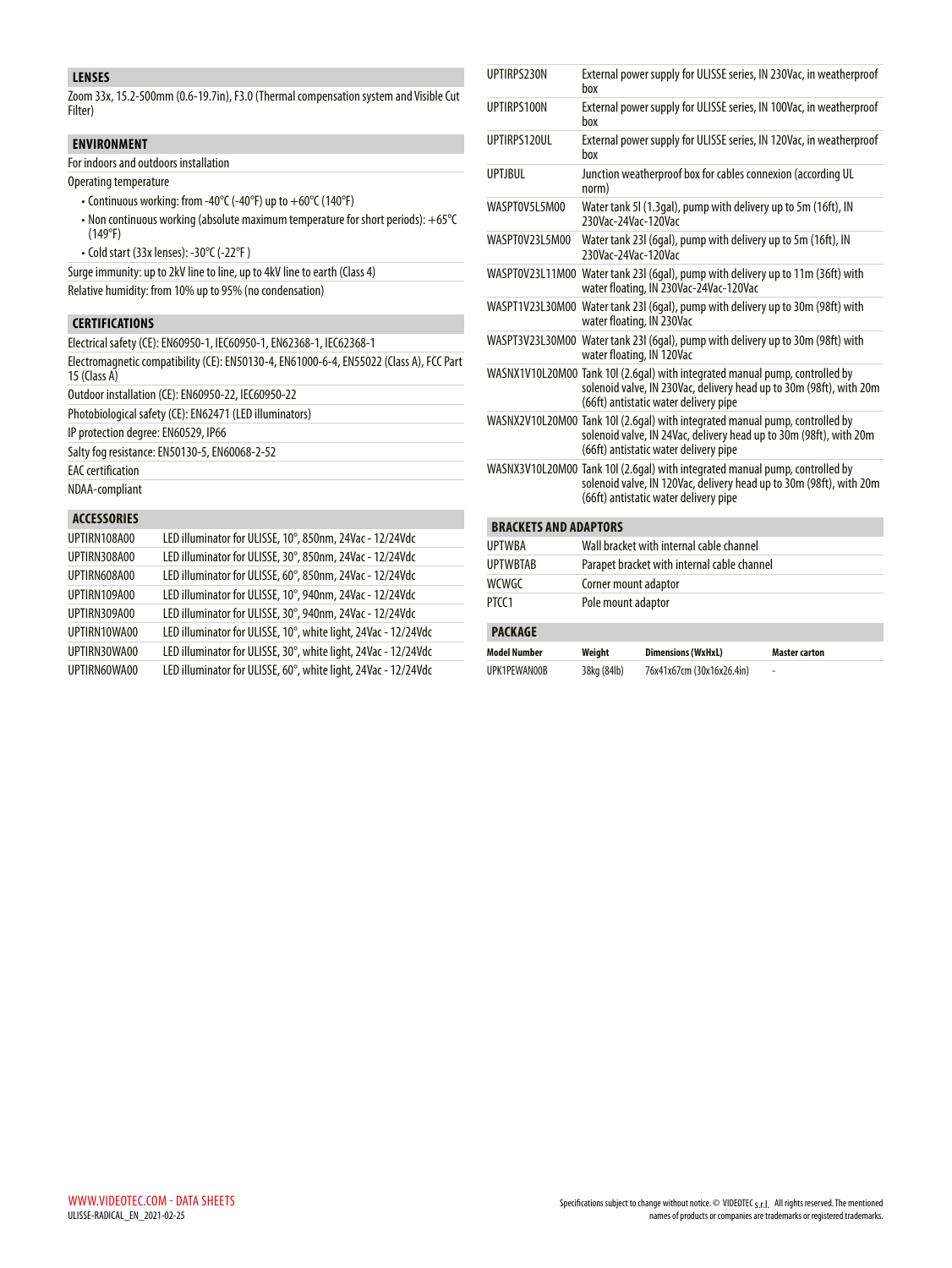| <b>AVAILABLE MODELS</b> |                          |       |                          |                                            |                                                                            |       |                                                                              |  |  |  |
|-------------------------|--------------------------|-------|--------------------------|--------------------------------------------|----------------------------------------------------------------------------|-------|------------------------------------------------------------------------------|--|--|--|
| <b>Model Number</b>     | 230vac                   | 24Vac | <b>120Vac</b>            | Camera Full HD 60fps<br>Sensor CMOS 1/2.8" | 33x lens (Thermal<br><b>Compensation and</b><br><b>Visible Cut Filter)</b> | Wiper | <b>Prearranged for</b><br>the mounting<br>of illuminators<br>(not included): |  |  |  |
| UPK1PEWAN00B            |                          | -     |                          |                                            |                                                                            |       |                                                                              |  |  |  |
| UPK2PEWAN00B            | $\overline{\phantom{0}}$ |       | $\overline{\phantom{0}}$ |                                            |                                                                            |       |                                                                              |  |  |  |
| UPK3PEWAN00B            | -                        | -     |                          |                                            |                                                                            |       |                                                                              |  |  |  |
| UPK2PEJAN00B            | -                        |       | $\overline{\phantom{0}}$ |                                            |                                                                            |       |                                                                              |  |  |  |

| ULISSE RADICAL - CONFIGURATION OPTIONS |         |        |        |                                     |        |                                                                               |                |                                                                                                           |   |                                       |     |  |  |
|----------------------------------------|---------|--------|--------|-------------------------------------|--------|-------------------------------------------------------------------------------|----------------|-----------------------------------------------------------------------------------------------------------|---|---------------------------------------|-----|--|--|
|                                        | Voltage |        | Camera |                                     | Lenses |                                                                               | <b>Options</b> |                                                                                                           |   | <b>Video Output</b>                   |     |  |  |
| <b>UPK</b>                             |         | 230Vac | P      | Full HD 60fps Sensor CMOS<br>1/2.8" | E.     | Zoom 33x with Thermal<br><b>Compensation and Visible</b><br><b>Cut Filter</b> | W              | With wiper and<br>counterweights                                                                          | A | <b>ONVIF protocol, Profile S</b><br>N | 00B |  |  |
|                                        |         | 24Vac  |        |                                     |        |                                                                               |                | With wiper,<br>counterweights and<br>prearranged for UPTIRN<br>(only 24Vac, illuminators<br>not included) |   |                                       |     |  |  |
|                                        |         | 120Vac |        |                                     |        |                                                                               |                |                                                                                                           |   |                                       |     |  |  |

#### *Not all combinations are possible.*

#### ULISSE RADICAL 33x



*Recognition 10.3 Km / 6.3 miles*

*Identification 6.7 km / 4.1 miles*

0.5m / 1.640 ft

PERFORMANCES ACCORDING TO JOHNSON'S CRITERIA

п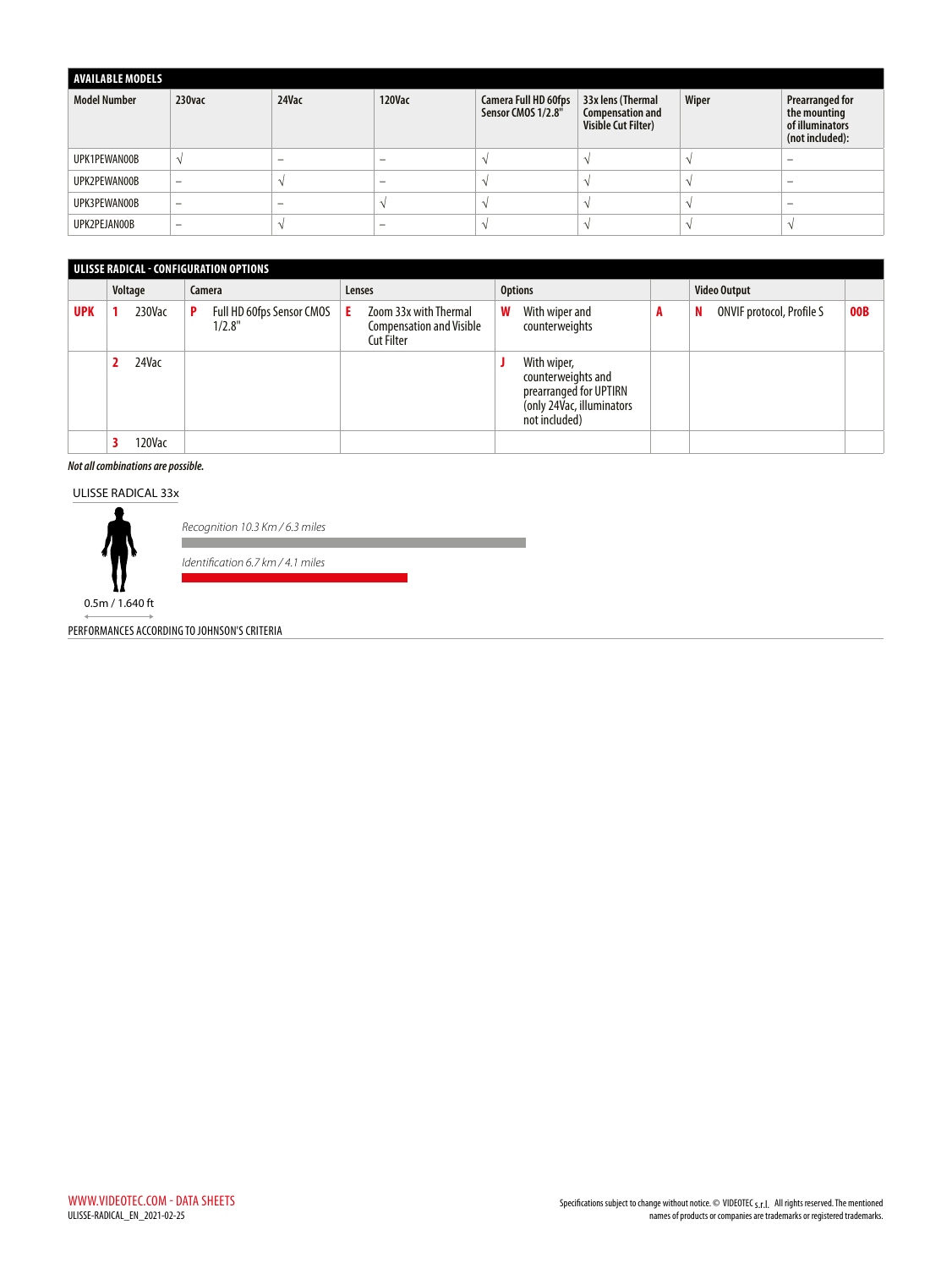*The indicated measurements are expressed in millimetres.*



#### ULISSE RADICAL, ZOOM 33X